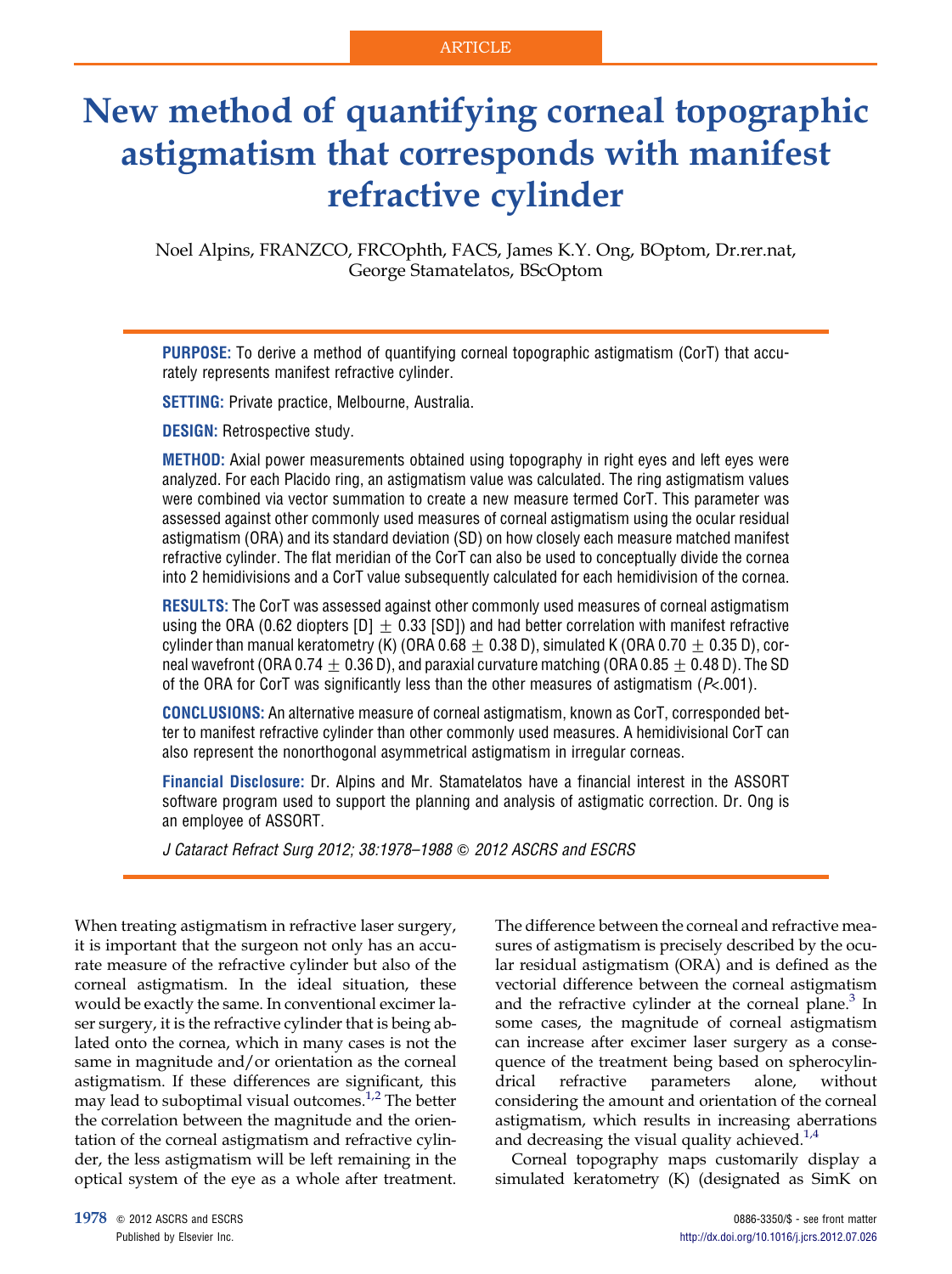some devices) value, which is a quantitative descriptor of corneal astigmatism near the 3.0 mm zone. It was used as an attempt to gain equivalence to corneal keratometry at the time of the introduction of the computerassisted videokeratography technology in the  $1980s$ .<sup>5-7</sup>

One commonly encountered difficulty with the simulated K value is that the magnitude and meridian calculated by the device are based on data taken from a narrow annulus in the 3.0 mm region of the cornea and hence may not be an accurate representation of the existing corneal astigmatism as manifested in refractive cylinder, which measures the total astigmatism of the eye including nonoptical cortical perception. In this paper, we describe a vectorially calculated parameter, corneal topographic astigmatism (CorT), which is derived from a wide annular region on the cornea. Ideally, this measure would precisely correspond to the corneal plane refractive cylinder because corneal astigmatism is a major contributor to the total astigmatism of the visual system.<sup>3</sup> The CorT value is also intended to provide a consistent measure of corneal astigmatism across regular and irregular corneas, which can then be implemented in corneal incisional and refractive laser surgery to better correct astigmatism. To our knowledge, this technique has not been described before.

Furthermore, we describe an extension of CorT methods that allows hemidivisional CorTs to be derived for the 2 hemidivisions of the cornea. These allow a standardized measure of corneal irregularity, known as topographic disparity (TD), to be calculated for nonorthogonal asymmetric corneas. The TD is calculated as the vectorial difference between the 2 hemidivisional CorTs on a 720-degree double-angle vector diagram and effectively addresses nonorthogonal and asymmetric components of irregularity in healthy astigmatic corneas. The 2 hemidivisional CorT values are also necessary when assessing separate sections of the cornea for pathological process such as ectasia or for treatment with excimer lasers using the vector-planning asymmetric treatment process.<sup>8-[10](#page-10-0)</sup>

## SUBJECTS AND METHODS Study Data

Refractive, keratometric, and topographic astigmatism data were assessed retrospectively for virgin right eyes and virgin left eyes that later proceeded to have refractive laser

Submitted: March 2, 2012. Final revision submitted: June 20, 2012. Accepted: July 7, 2012.

From NewVision Clinics, Melbourne, Australia.

Corresponding author: Noel Alpins, 7 Chesterville Road, Cheltenham, Victoria 3192, Australia. E-mail: [alpins@newvisionclinics.com.au.](mailto:alpins@newvisionclinics.com.au)

surgery. Measurements were performed between June 2009 and August 2011. Right-eye data and left-eye data were analyzed separately to ensure that observations were independent. Keratometric data were measured with an OM-4 keratometer (Topcon Corp.).

Topographic data were captured with an Atlas 9000 corneal topography system (Carl Zeiss Meditec) and exported using the "export for research" function available in version 3.0.0.39 of the software. The exported data included axial curvature measurements at 180 points on 22 Placido rings with varying diameters. The innermost ring (ring 0) has an equivalent diameter on the cornea of approximately 0.8 mm, and the outermost ring (ring 21) has an equivalent diameter on the cornea of approximately 11.0 mm. The rings are spaced almost evenly, except for a slightly increased separation between ring 7 and its 2 neighboring rings. Data for rings 18 to 21 were discarded because the data for each ring were incomplete for every eye in the dataset.

The mean ORA for the 5 corneal measures, specifically the standard deviations (SD) of the ORA magnitudes were compared across patients' eyes. Furthermore, for the 5 corneal measures of astigmatism, the mean magnitude of the ORA and the corneal astigmatism magnitudes to refractive cylinder magnitudes were also compared.

To derive CorT, a complete comparison of all contiguous sets of rings was performed to find the set of rings with the lowest SD of the ORA. To account for any dependence of the SD of the ORA on the sample, the distribution of the SD of the ORAs was estimated from 1000 bootstrap samples.

#### Corneal Topographic Astigmatism

The CorT value was calculated as a summated vector mean of the astigmatism values determined from a large number of adjacent concentric Placido rings. First, this paper reviews how to determine the astigmatism by finding the best-fit spherocylinder to axial power measurements taken from each single ring. It then details how to combine multiple corneal astigmatism estimates via a summated vector mean of their individual values.

Taking the axial curvature measurements for a particular ring, to fit a spherocylinder to this data it is necessary to perform a least-squares fit of the following form:

$$
P(\theta) \sim S + C\cos^2(\alpha - \theta)
$$

where the measured power P at meridian  $\alpha$  is fit with a perfect spherocylinder with a spherical component with power S and a cylindrical component with power C and meridian  $\theta$ . Here, if C is positive,  $\theta$  refers to the steep meridian; however, if C is negative,  $\theta$  refers to the flat meridian. [Figure 1](#page-2-0) shows an example of such a fit.

The fitted spherocylinder is called Ring.#.K (ranging from Ring.0.K to Ring.21.K in this case). Note that the simulated K produced by the Atlas 9000 topographer is exactly the same as Ring.7.K.

To calculate a CorT, the summated vector mean of selected Ring.#.Ks must be calculated. Mathematically, the process is as follows:

1. Represent the cylindrical component of each Ring.#.K as a double-angle vector. $4$  For a Ring.r.K with a cylindrical component  $\widetilde{C}_r$  at meridian  $\theta_{rr}$  the double angle vector  $v_r$  is

$$
v_r = (C_r \cos 2\theta_r, C_r \sin 2\theta_r)
$$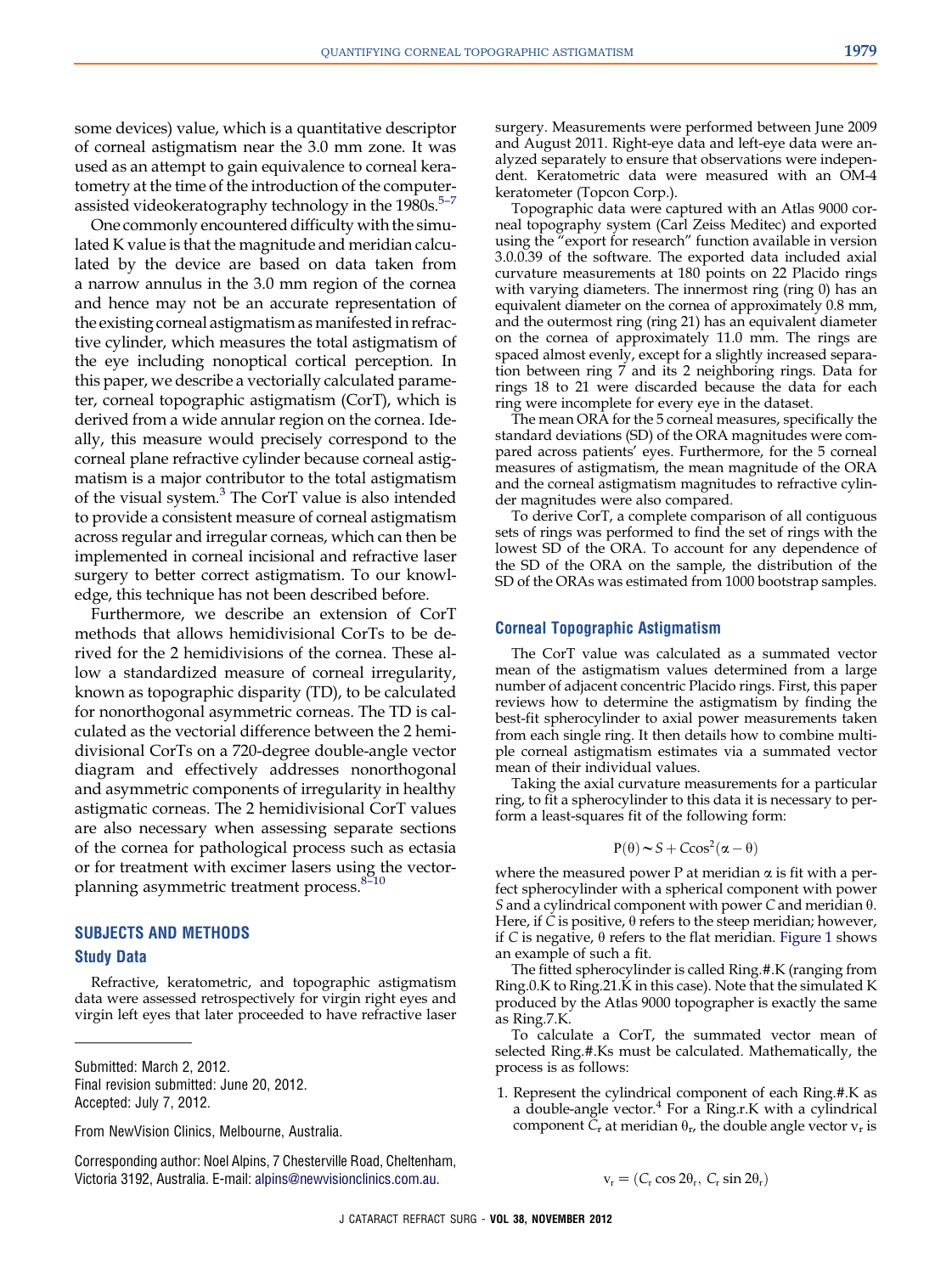<span id="page-2-0"></span>

Figure 1. Spherocylindrical fit to corneal power data taken from ring 7. Open circles are data, and the continuous line is the spherocylindrical fit. The data look substantially different from the fitted curve because the cornea is highly irregular with asymmetric and nonorthogonal components.

Calculate the summated vector mean  $v_{Mean}$  of the double angle vectors

$$
V_{Mean} = \frac{\sum_{r \in R} v_r p_r}{\sum_{r \in R} p_r}
$$

where R is the set of rings chosen and  $p_r$  is the proportion of measurements in ring r that are valid. The presence of the factor  $p_r$  ameliorates the influence of missing data on the summated vector mean. If there are no missing measurements in any of the chosen rings, the summated vector mean reduces to

$$
V_{Mean} = \frac{\sum_{r \in R} v_r}{|R|}
$$

where  $|R|$  is the number of rings chosen.

2. Convert the double-angle vector mean back to a cylinder power and meridian

$$
C_{Mean} = \sqrt{(\upsilon_{Mean_x})^2 + \left(\upsilon_{Mean_y}\right)^2}
$$

$$
\theta_{Mean} = \frac{1}{2} \tan^{-1} \frac{\upsilon_{Mean_y}}{\upsilon_{Mean_x}}
$$

3. Calculate the mean keratometric component of the final CorT as an average of the mean keratometric components of the selected Ring.#.Ks

$$
K_{Mean} = \frac{\sum_{r \in R} K_r p_r}{\sum_{r \in R} p_r}
$$

In the results section, what rings to be used is determined by performing a complete comparison of all contiguous sets of rings.

It is recommended that this method be undertaken for each different topographer using all accurate ring data available to determine which rings will be used for calculating the CorT.

## Example of Generating a Corneal Topographic Astigmatism from Multiple Ring.#.Ks

Assume that we want to use only rings 4, 8, and 12 to generate a CorT and that there are no missing measurements in any ring.

Ring.4.K is 42 D/43 D with the steep meridian @ 80. Ring.8.K is  $42 \text{ D}/44 \text{ D}$  with the steep meridian  $@60$ . Ring.12.K is 42 D/43.7 D with the steep meridian @ 30. The double angle vectors for the cylindrical components

of Ring.4.K, Ring.8.K and Ring.12.K are  $(-0.94, 0.34)$  and (-1.00, 1.73) and (0.85, 1.47) respectively. The mean is

$$
\frac{(-0.94, 0.34) + (-1.00, 1.73) + (0.85, 1.47)}{3} = (-0.36, 1.18)
$$

which translates to 1.24 D with the steep meridian @ 53. The mean keratometry component of CorT is

$$
\frac{42.5 + 43 + 42.85}{3} = 42.78
$$

Therefore, CorT is 42.16/43.40 with the steep meridian @ 53. [Figure 2](#page-3-0) shows this calculation diagrammatically.

#### Ring Weighting

It is possible to alter the relevance importance of each ring by using a weighting factor and calculating the weighted summated vector mean. If each ring r has weighting  $w_{\nu}$ , the weighted summated vector means become

$$
v_{\text{Mean}} = \frac{\sum_{r} w_{r} v_{r} p_{r}}{\sum_{r} w_{r} p_{r}}
$$

$$
K_{\text{Mean}} = \frac{\sum_{r} w_{r} K_{r} p_{r}}{\sum_{r} w_{r} p_{r}}
$$

This is explained further in the discussion.

## Extending Corneal Topographic Astigmatism to Hemidivisional Analysis

Previously, Alpins<sup>[9](#page-10-0)</sup> described dividing an irregular cornea conceptually into 2 hemidivisions, with 2 corresponding astigmatisms that have separate distinct semimeridia. To ensure that this representation is consistent for all corneas, it is necessary to divide the cornea in a functional systematic way that also works for irregularity in both healthy and pathological astigmatic corneas. If the semimeridia are considered to be aligned in the orientation of the 2 steep meridia, an effective way to divide the cornea equally is along the flat meridian of the overall CorT. After dividing the cornea into 2 hemidivisions, the hemidivisional Ring.#.Ks and CorTs can be calculated just like normal complete Ring.#.Ks and CorTs, except that each calculation is based only on data taken from 1 hemidivision. (Refer to [Figure 3](#page-4-0) for the relationship between raw data and hemidivisional Ring.#.Ks.) The double-angle vector difference between the hemidivisional CorTs is the measure of corneal irregularity known as TD.<sup>[8](#page-10-0)-[10](#page-10-0)</sup> Note that the summated vector mean of the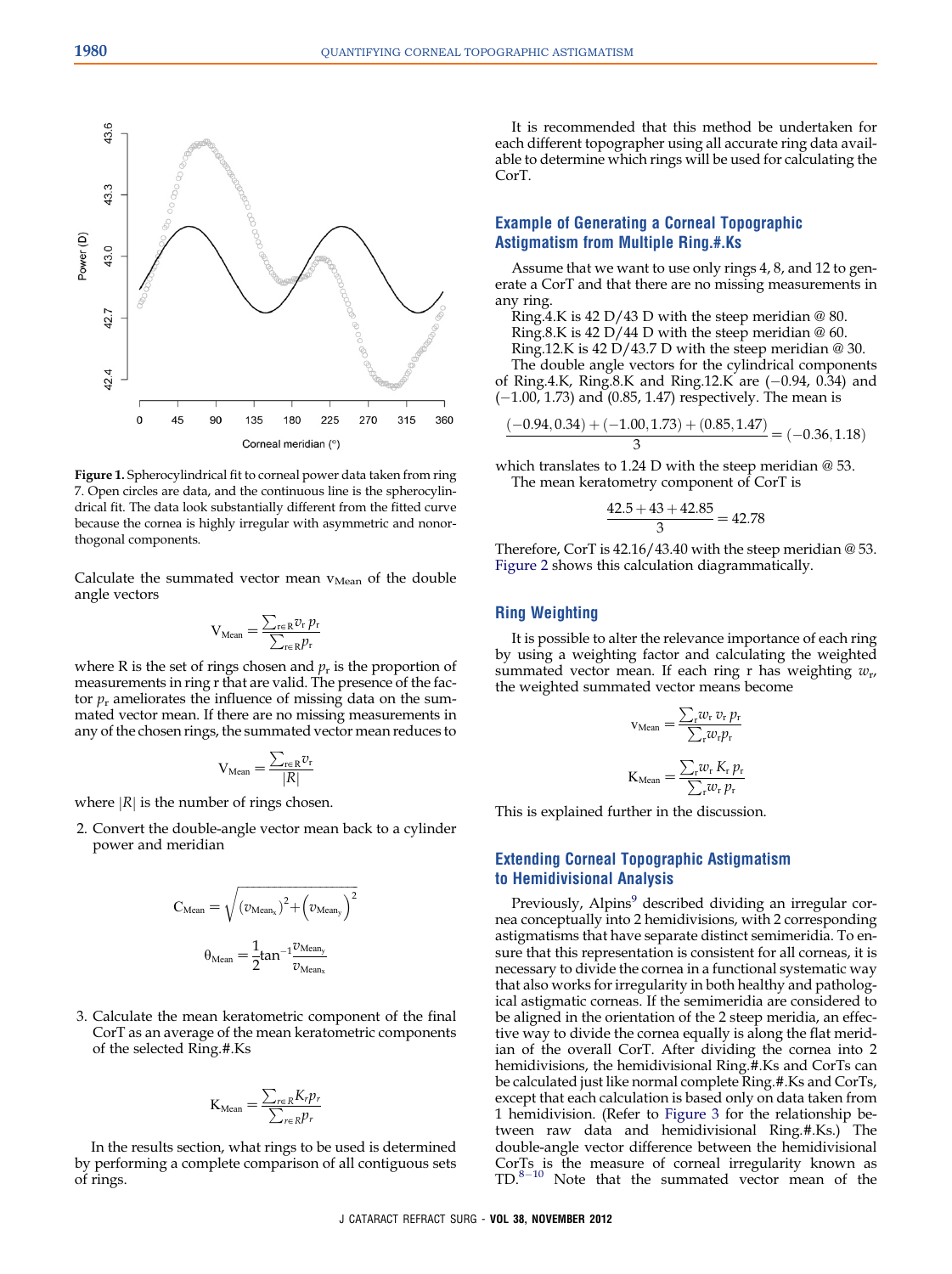<span id="page-3-0"></span>

2 hemidivisional CorT components is exactly the CorT calculated for the whole cornea.

#### Corneal Wavefront Astigmatism

An alternative way to generate a representation of corneal astigmatism is from the Zernike coefficients  $Z(2,2)$  and  $Z(2,-2)$  of the simulated corneal wavefront data generated by the topographer. Here, this representation is referred to as corneal wavefront astigmatism (CorW). Zernike coeffi-

Figure 2. Illustration of summated vector mean. A: Original Ring.#.Ks are shown on a polar diagram. B: The double-angle vector representations of the Ring.#.Ks are shown as solid lines where the angles have been doubled but the magnitudes remain unchanged. The summated vector sum, which in this case of 3 components is 3 times the length of the summated vector mean, is shown as a dashed arrow. C: The resulting actual CorT on a polar diagram as it would occur on the cornea is shown as a dashed line one third the length displayed in  $B$  (CorT = corneal topographic astigmatism).

not effectively match subjective refraction for spherocylinder. Their alternative, the method of paraxial curvature matching (PCM), takes higher-order Zernike coefficients into account. The CorW and PCM values differ because of the way that the best-fit spherocylinder is derived; with CorW, the spherocylinder is derived by finding the best fit to the measured axial powers, whereas PCM derives its spherocylinder by matching the curvature of the corneal wavefront.

If Zernike orders up to 6 are used, the cylinder power and axis are

$$
C_{\text{PCM}} = \frac{2}{r^2} \sqrt{\left(-2\sqrt{6}Z_2^2 + 6\sqrt{10}Z_4^2 - 12\sqrt{14}Z_6^2\right)^2 + \left(-2\sqrt{6}Z_2^{-2} + 6\sqrt{10}Z_4^{-2} - 12\sqrt{14}Z_6^{-2}\right)^2}
$$

$$
\theta_{\text{PCM}} = \frac{1}{2} \tan^{-1} \left(\frac{-2\sqrt{6}Z_2^{-2} + 6\sqrt{10}Z_4^{-2} - 12\sqrt{14}Z_6^{-2}}{-2\sqrt{6}Z_2^2 + 6\sqrt{10}Z_4^2 - 12\sqrt{14}Z_6^2}\right)
$$

cients Z(2,2) and Z(2,-2) taken together are equivalent to the double-angle vector representation of the cylindrical component. The cylinder power and axis are

$$
C_{\text{wavefront}} = \frac{4\sqrt{6}}{r^2} \sqrt{(Z_2^{-2}) + (Z_2^2)^2}
$$

$$
\theta_{\text{wavefront}} = \frac{1}{2} \tan^{-1} \frac{Z_2^{-2}}{Z_2^2}
$$

where  $r$  is the pupil radius.

In this data set, the Atlas topographer used a value of  $r = 3.0$  mm when generating its Zernike coefficients.

#### Paraxial Curvature Matching Astigmatism

Thibos et al.<sup>[11](#page-10-0)</sup> suggest that the corneal wavefront measure CorW, which is based only on 2nd-order Zernike terms, may where  $r$  is the pupil radius and PCM is PCM. Again,  $r = 3.0$  mm for our measurements.

## Evaluation of Measures of Corneal Astigmatism Against Manifest Refractive Cylinder

Corneal astigmatism was measured using manual K, computer-assisted videokeratography (simulated K), corneal wavefront aberrometry (CorW), and paraxial curvature matching (PCM). The CorT value was derived from the axial power data measured by the videokeratograph. To evaluate these 4 different measures of corneal astigmatism, the ORA for each of them was calculated. The ORA is the vectorial difference between each measure and the manifest refractive cylinder at the corneal plane.<sup>3</sup> The authors support the use of manifest refractive cylinder as a benchmark for overall astigmatism for the following reasons: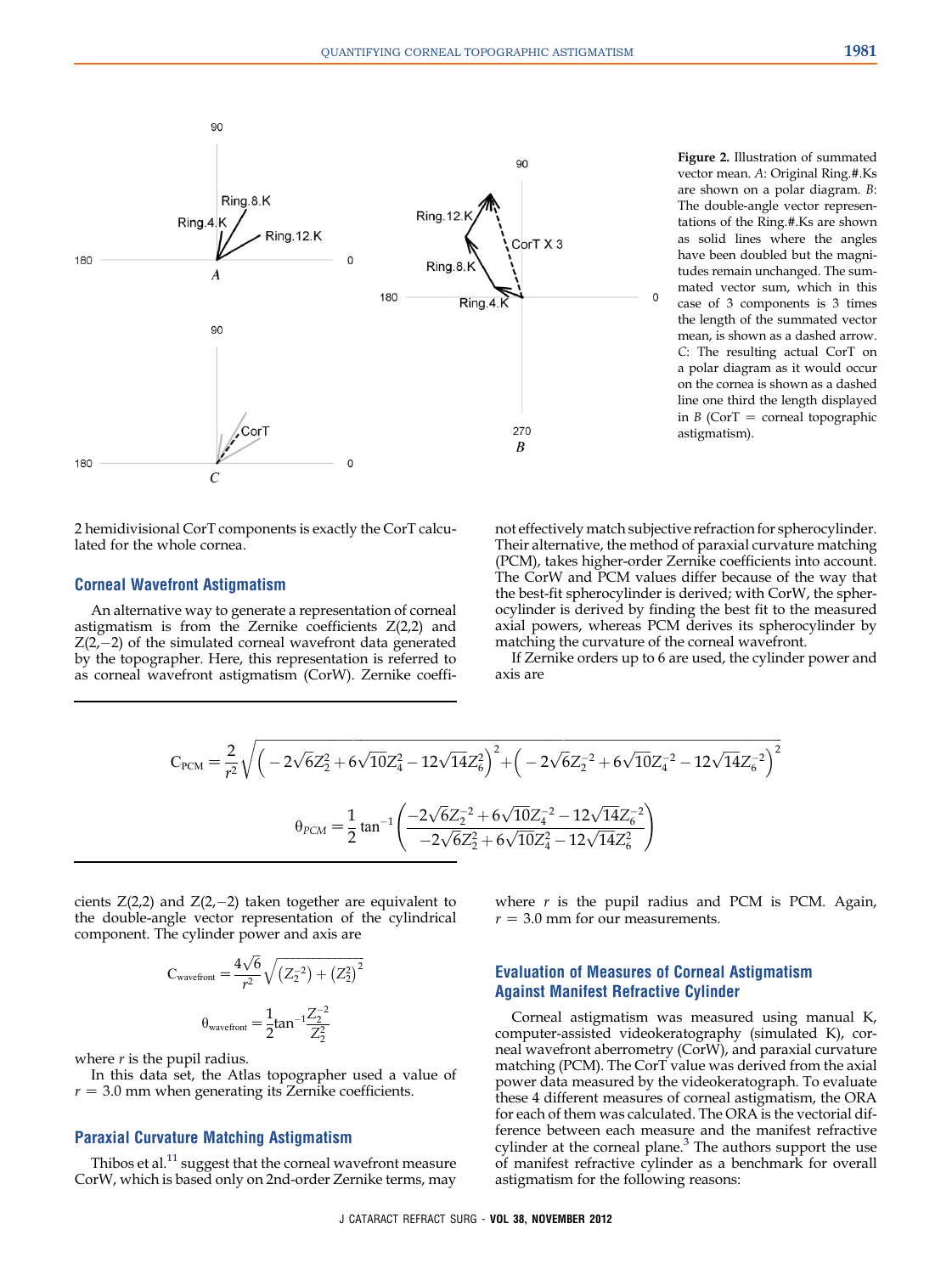<span id="page-4-0"></span>

Figure 3. Axial curvature data. The left image shows ring 7 alone, and the right image shows all the measured data. The dashed lines show the division meridian at 134 degrees and 314 degrees, and the solid lines show the semimeridia of the hemidivisional Ring.7.Ks (left) and CorTs (right).

- 1. Manifest refractive cylinder is a measure of the total ocular (corneal and internal) and perceived (visual cortex) cylinder.
- 2. Most excimer laser treatments are currently based on manifest refractive parameters, confirming manifest refractive cylinder as the most relevant current measure of corneal plane visual correction.
- 3. Those treatments that are derived from ocular wavefront measurements use manifest refraction as a benchmark for treatment confirmation.
- 4. Eyes with lower ORA magnitudes tend to have better visual outcomes after refractive surgery. $1.2$

## Clinically Relevant Parameters to Compare Corneal Astigmatism and Manifest Refractive Cylinder Measures

- 1. Variability in the ORA magnitude determined by standard deviation (SD). Any measure of corneal astigmatism that can be used in corneal and refractive assessment, and surgery should preferably match the manifest refractive astigmatism (at the corneal plane). Although the net polar value of the ORA can be described on average by  $\tilde{J}$ aval's rule,<sup>[12](#page-10-0)</sup> there is variability in the ORA and its net polar value be-tween eyes.<sup>[13](#page-10-0)</sup> The variability in the ORA magnitude arises from 2 independent sources; that is, variability in ORA between eyes together with measurement variability (both systematic and random) of the corneal astigmatism and refractive cylinder. For a given set of eyes, the intereye variability cannot be influenced, which means that any variability in the ORA magnitude for this sample must be due to changes in the corneal parameters because the individual refractive cylinder is common to all 4. Any trend in measurement variability can be excluded as a systematic factor by examining its summated vector mean, which Goggin et al.<sup>[14](#page-10-0)</sup> identified as being random due to its low magnitude, compared with the summated vector mean of incisional surgically induced astigmatism of the order of 0.50 D, which was a multiple of 6 times larger. Thus, reduced variability in the ORA magnitude indicates an improved consistency in match between corneal astigmatism and manifest refractive cylinder across different patients, a lower value being preferable. Bootstrapping was performed to quantify the amount of variability across different sample populations.
- 2. Mean magnitude of the ORA. In clinical practice, the magnitude of the ORA is the principal consideration to evaluate the correlation between corneal and refractive

astigmatism, which includes both magnitude and orientation in the assessment. A low magnitude value of ORA indicates closeness of corneal and refractive parameters. This determines what proportion of the preoperative astigmatism can be surgically fully treated because the ORA will be the amount of astigmatism that will be targeted to remain in the optical system of the eye on the cornea, in the manifest refraction, or both. The mean ORA magnitudes corresponding to the 5 different corneal astigmatism measures were compared with their meridia (manual K; simulated K, which is the same as Ring.7.K; CorW; PCM; and CorT) to determine the correlation to manifest refractive cylinder, also taking into account the magnitude and the axis of the cylinder.

3. Mean magnitude of corneal astigmatism value compared with manifest refractive cylinder. What corneal astigmatism values are most representative of refractive function was determined by comparing these to the magnitude of the manifest refractive cylinder. Here, a close correspondence was specifically looked for as further evidence of the validity of the corneal astigmatism magnitude measurements.

## RESULTS

The study assessed data in 486 virgin right eyes and 485 virgin left eyes of 498 subjects (190 men and 308 women; age 19 to 64 years). Twelve right eyes and 13 left eyes were excluded because more than 10% of the topographic data was missing from ring 7 (with a diameter of approximately 4.0 mm) due to upper lid interference; the incompleteness of the data could have led to unreliable simulated K measurements.

This section presents the results derived from righteye data in detail. The results from left-eye data, which were found to be parallel, are summarized at the end of the section.

#### Right-Eye Data

[Table 1](#page-5-0) shows the 40 sets of ring groupings with the least variability in the ORA magnitude. Ring range 0 to 17, corresponding to using all available useful data, had the lowest SD of the ORA. However, most other sets in [Table 2](#page-5-0) had an SD of the ORA that was not significantly different than the lowest SD of the ORA. All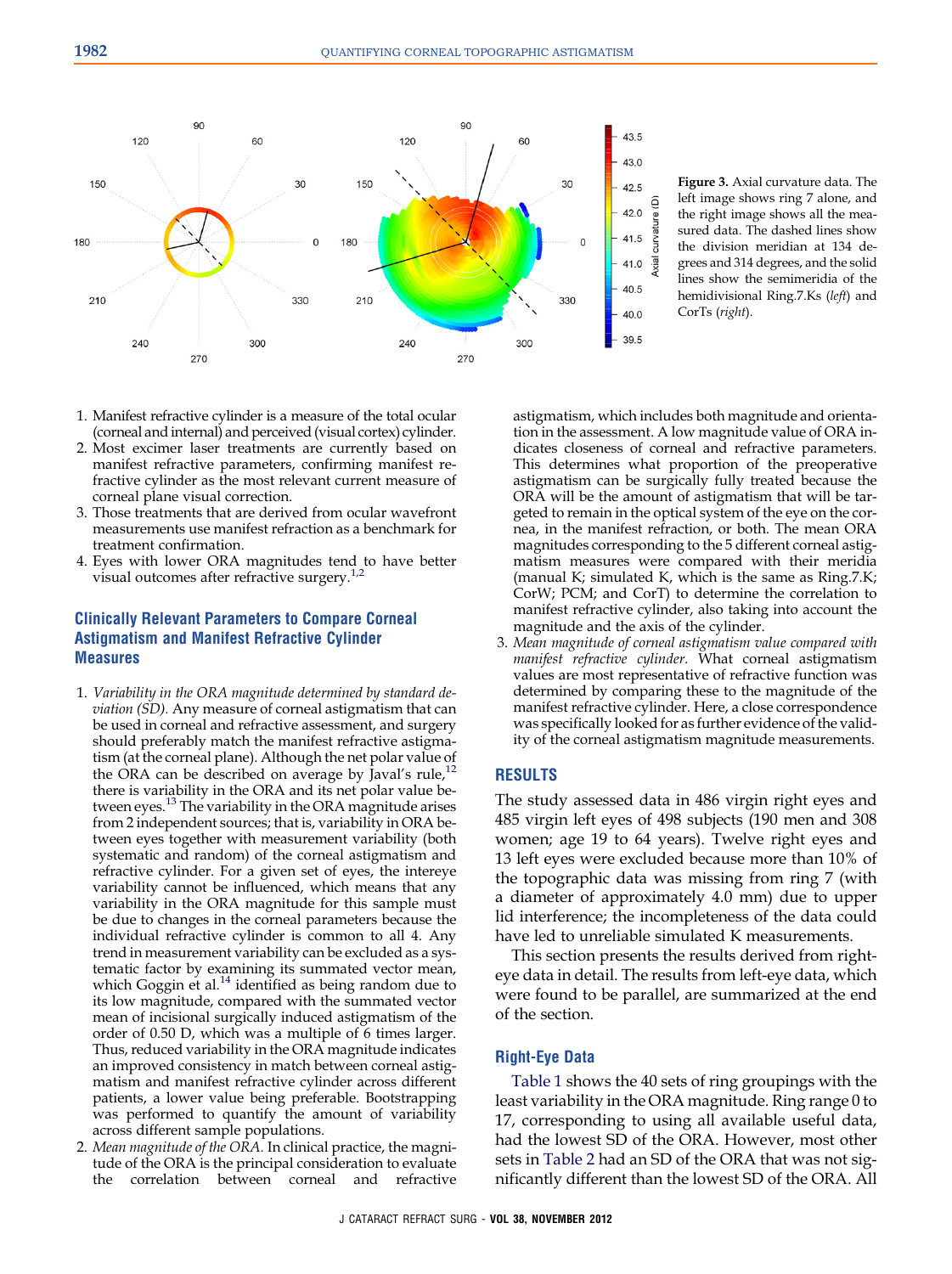<span id="page-5-0"></span>Table 1. Standard deviations of the ocular residual astigmatism magnitude for corneal topographic astigmatism derived from various contiguous sets of rings estimated using bootstrapping.

|          |        | 95% of CI       |               |
|----------|--------|-----------------|---------------|
| Ring     | ORAsd  | Difference from | P Value*      |
| Range    | mean D | $0-17$ Set      | of Difference |
| $0 - 17$ | 0.331  |                 |               |
| $0 - 16$ | 0.332  | $-0.003, 0.004$ | 0.42          |
| $0 - 15$ | 0.333  | $-0.005, 0.009$ | 0.25          |
| $1 - 17$ | 0.334  | 0.000, 0.006    | 0.02          |
| $1 - 16$ | 0.334  | $-0.001, 0.007$ | 0.06          |
| $0 - 14$ | 0.335  | $-0.006, 0.013$ | 0.26          |
| $0 - 13$ | 0.335  | $-0.009, 0.017$ | 0.29          |
| $0 - 12$ | 0.335  | $-0.011, 0.019$ | 0.30          |
| $1 - 15$ | 0.336  | $-0.002, 0.011$ | 0.11          |
| $1 - 12$ | 0.336  | $-0.010, 0.019$ | 0.28          |
| $1 - 14$ | 0.336  | $-0.005, 0.015$ | 0.18          |
| $1 - 13$ | 0.336  | $-0.008, 0.019$ | 0.24          |
| $0 - 11$ | 0.337  | $-0.011, 0.024$ | 0.27          |
| $1 - 11$ | 0.337  | $-0.011, 0.023$ | 0.26          |
| $2 - 12$ | 0.337  | $-0.009, 0.022$ | 0.24          |
| $2 - 11$ | 0.337  | $-0.010, 0.023$ | 0.25          |
| $2 - 16$ | 0.338  | 0.000, 0.012    | 0.02          |
| $2 - 13$ | 0.338  | $-0.006, 0.021$ | 0.17          |
| $2 - 14$ | 0.338  | $-0.003, 0.017$ | 0.11          |
| $2 - 15$ | 0.338  | $-0.001, 0.015$ | 0.05          |
| $2 - 17$ | 0.338  | 0.001, 0.013    | 0.01          |
| $1 - 10$ | 0.340  | $-0.010, 0.027$ | 0.19          |
| $2 - 10$ | 0.340  | $-0.010, 0.026$ | 0.19          |
| $0 - 10$ | 0.340  | $-0.009, 0.028$ | 0.18          |
| $3 - 11$ | 0.340  | $-0.008, 0.027$ | 0.16          |
| $3 - 12$ | 0.340  | $-0.006, 0.025$ | 0.13          |
| $2 - 9$  | 0.341  | $-0.010, 0.029$ | 0.17          |
| $3 - 9$  | 0.341  | $-0.009, 0.029$ | 0.16          |
| $3 - 10$ | 0.341  | $-0.008, 0.028$ | 0.15          |
| $1 - 9$  | 0.342  | $-0.008, 0.031$ | 0.14          |
| $3 - 13$ | 0.342  | $-0.003, 0.024$ | 0.08          |
| $0 - 9$  | 0.342  | $-0.008, 0.030$ | 0.12          |
| $3 - 14$ | 0.342  | 0.000, 0.022    | 0.02          |
| $3 - 15$ | 0.343  | 0.002, 0.021    | 0.01          |
| $3 - 16$ | 0.343  | 0.003, 0.020    | 0.00          |
| $3 - 8$  | 0.344  | $-0.008, 0.033$ | 0.13          |
| $2 - 8$  | 0.344  | $-0.008, 0.033$ | 0.11          |
| $4 - 9$  | 0.344  | $-0.007, 0.033$ | 0.11          |
| $4 - 11$ | 0.344  | $-0.004, 0.030$ | 0.08          |
| $3 - 17$ | 0.345  | 0.004, 0.022    | 0.00          |

ring ranges with a low SD of the ORA include rings 3 to 8. For the analysis, CorT with the complete ring range 0 to 17 was generated because it preferentially included all in the range and the least variability.

[Figure 4](#page-6-0) shows the bootstrapped SD of the ORA values (estimated from 1000 bootstrap replications) for the Ring.#.Ks, manual K, simulated K, CorW,

Table 2. The arithmetic and summated vector means of the ocular residual astigmatism magnitudes. Proportions of the ocular residual astigmatism summated vector mean to the arithmetic mean in the right column show consistent trends; none of these differences were statistically significant.

|                       | ORA (D)                                           |        |                                         |
|-----------------------|---------------------------------------------------|--------|-----------------------------------------|
| Parameter             | Magnitude<br>Arithmetic<br>(Mean $\pm$ SD) (Mean) | Vector | Summated Magnitude<br>Proportion<br>(%) |
| Manual keratometry    | $0.68 \pm 0.38$ $0.51 \times 173$                 |        | 75                                      |
| Simulated keratometry | $0.70 \pm 0.35$ $0.56 \times 179$                 |        | 80                                      |
| Corneal wavefront     | $0.74 + 0.36$ $0.61 \times 179$                   |        | 82                                      |
| Corneal topographic   | $0.62 \pm 0.33$ $0.45 \times 178$                 |        | 73                                      |
| astigmatism           |                                                   |        |                                         |

PCM, and CorT. The SD of the ORA values for the inner Ring.#.Ks (rings 0 to 2) and for the outer Ring.#.Ks (rings 14 to 17) are higher and more variable than those for the intermediate Ring.#.Ks (rings 3 to 13).

#### Mean Magnitude of Ocular Residual Astigmatism

Table 2 shows the mean ORA magnitudes. The CorT ORA values tended to be lower and more consistent (have lower variability) than the ORA values from other corneal measures. The closeness of the ORA summated vector mean to the mean ORA magnitudes shows a strong trend for the ORA orientation and magnitude and little random measurement error.

## Variability in Ocular Residual Astigmatism Magnitude Determined by Standard Deviation

[Table 3](#page-6-0) shows confidence intervals for direct comparisons between the SD of the ORA for CorT and the SD of the ORA for manual K, simulated K, CorW, and PCM. The SD of the ORA for CorT is significantly lower than that frommanual K, CorW, simulated K, and PCM.

[Table 4](#page-6-0) shows a comparison of ORA magnitude differences. The ORA magnitude difference for CorT was significantly lower than the ORA magnitudes from the 3 other measures.

## Mean Magnitude of Corneal Astigmatism Compared to Refractive Cylinder

[Table 5](#page-7-0) shows the mean values for astigmatism and cylinder. The CorT values are significantly smaller and closer to the manifest refractive cylinder than the other corneal measures of astigmatism.

[Table 6](#page-7-0) compares the mean differences between the astigmatism magnitudes and refractive cylinder. The difference between CorT magnitude and refractive cylinder was significantly less than the differences of manual K, simulated K, and CorW magnitudes from refractive cylinder.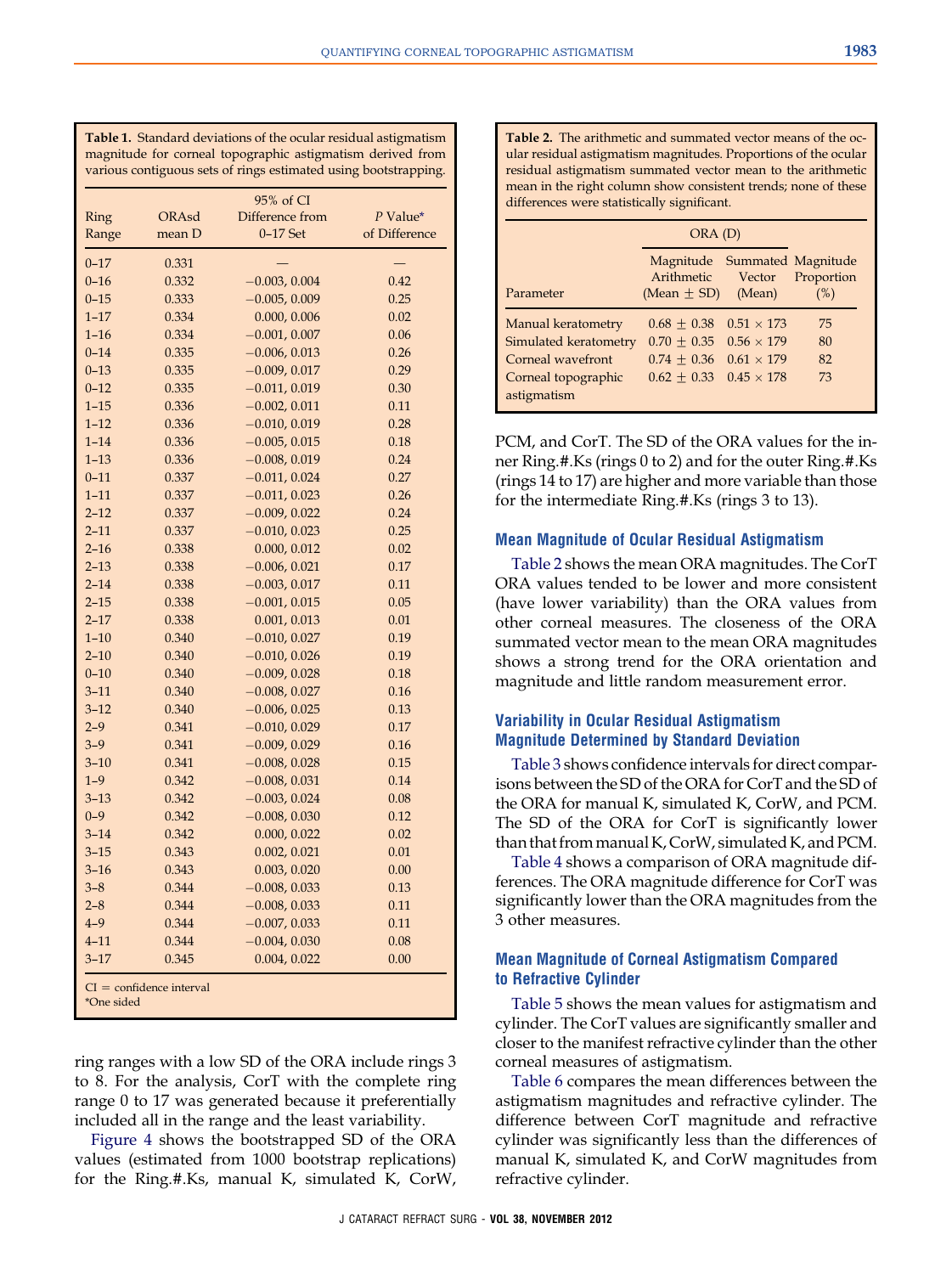<span id="page-6-0"></span>

Figure 4. Bootstrapped standard deviations of the ORA magnitude. The boxplotslabeled 0 to 17 are calculated from the corresponding Ring.#.Ks. The 5 boxplots labeled Man K, SimK, CorW, PCM, and CorT are calculated from manual K, simulated K (ring 7), CorW, PCM, and CorT derived from rings 0 to 17, respectively. The boxplots show the quartiles and extremes of the bootstrapped values. Corneal topographic astigmatism has the smallest value, corresponding to a lower variability of the ORA (Cor  $T =$  corneal topographic astigmatism:  $CorW = corneal wavefront$ astigmatism;  $Mank =$  manual keratometry;  $ORAsd = \alpha$  ocular residual astigmatism standard deviation;  $PCM =$  paraxial curvature match $ing: SimK = simulated keratomicity$ ).

#### Left-Eye Data

The best range of rings to generate CorT by examining the SD of the ORA mean was 0 to 17, and the best 40-ring ranges all included rings 4 to 10. The SD of the ORAs for the intermediate Ring.#.Ks (rings 3 to 12) are less than those for the inner Ring.#.Ks (rings 0 to 2) and the outer Ring.#.Ks (rings 13 to 17). The SD of the ORA for CorT was significantly less than the SD of the ORA for manual K, simulated K, CorW, and PCM astigmatism at the 5% confidence level. The mean ORA magnitudes corresponding to manual K, simulated K, CorW, CorT, and PCM were 0.67 D, 0.69 D, 0.74 D, 0.60 D, and 0.83 D, respectively, showing that the

Table 3. Difference between the ocular residual astigmatism SD for corneal topographic astigmatism and the ocular residual astigmatism SD for 4 other corneal measures of astigmatism estimated by bootstrapping. The 1-sided P values correspond to the null hypothesis that the ocular residual astigmatism SD for corneal topographic astigmatism is not less than the other ocular residual astigmatism SDs.

| Parameter                     | Mean D | 95% CI (D)      | P<br>Value* |
|-------------------------------|--------|-----------------|-------------|
| Man K ORAsd - CorT<br>ORAsd   | 0.057  | 0.018, 0.083    | .001        |
| $Sim K ORAsd - CorT$<br>ORAsd | 0.018  | $-0.003, 0.039$ | .045        |
| $CorWORAsd - CorT$<br>ORAsd   | 0.026  | 0.003, 0.048    | .014        |
| PCM ORAsd - CorT<br>ORAsd     | 0.127  | 0.083, 0.175    | < 0.01      |

 $CI = confidence$  interval; CorT = corneal topographic astigmatism;  $CorW = corneal wavefront$  astigmatism; Man  $K =$  manual keratometry;  $ORAsd = ocular residual astigmatism standard deviation;  $PCM = para$$ xial curvature matching; Sim  $K =$  simulated keratometry \*One sided

ORA magnitude for CorT was smallest (all raw bootstrapped P values  $\lt$  .001). The mean astigmatism magnitudes corresponding to manual K, simulated K, CorW, CorT, and PCM were 0.96 D, 1.02 D, 1.21 D, 0.84 D, and 1.22 D, respectively, showing that the CorT magnitude was the closest to the mean refractive cylinder magnitude of 0.81 D at the corneal plane.

## Example of Generating Hemidivisional Corneal Topographic Astigmatisms

[Figure 3](#page-4-0) shows the axial curvature data for a virgin right eye with irregular astigmatism. [Table 7](#page-7-0) shows the Ring.#.Ks for this eye. For this example, equal weightings across all available rings were again used to calculate the overall CorT. The flat meridian of the CorT was at 134 degrees and 314 degrees, so the cornea

Table 4. Differences between the magnitude of the ocular residual astigmatism generated from corneal topographic astigmatism and the magnitude of the ocular residual astigmatism from manual keratometry, simulated keratometry, corneal wavefront astigmatism, and paraxial curvature matching estimated by bootstrapping. The 1-sided P values correspond to the null hypothesis that the corneal topographic astigmatism ocular residual astigmatism magnitude is not less than the other ocular residual astigmatism magnitudes.

| Parameter      | Mean D | 95% CI (D)   | $P$ Value* |
|----------------|--------|--------------|------------|
| Man $K - CorT$ | 0.057  | 0.032, 0.085 | < 0.001    |
| $Sim K - CorT$ | 0.077  | 0.060, 0.097 | < 0.001    |
| $CorW - CorT$  | 0.118  | 0.101, 0.139 | < 0.001    |
| $PCM - CorT$   | 0.141  | 0.106, 0.176 | < .001     |

 $CI = confidence$  interval; CorT = corneal topographic astigmatism;  $CorW = corneal wavefront~astigmatism; Man K = manual keratometry;$  $ORAsd = ocular residual astigmatism standard deviation;  $PCM = para$$ xial curvature matching;  $Sim K = simulated keratomicity$ \*One sided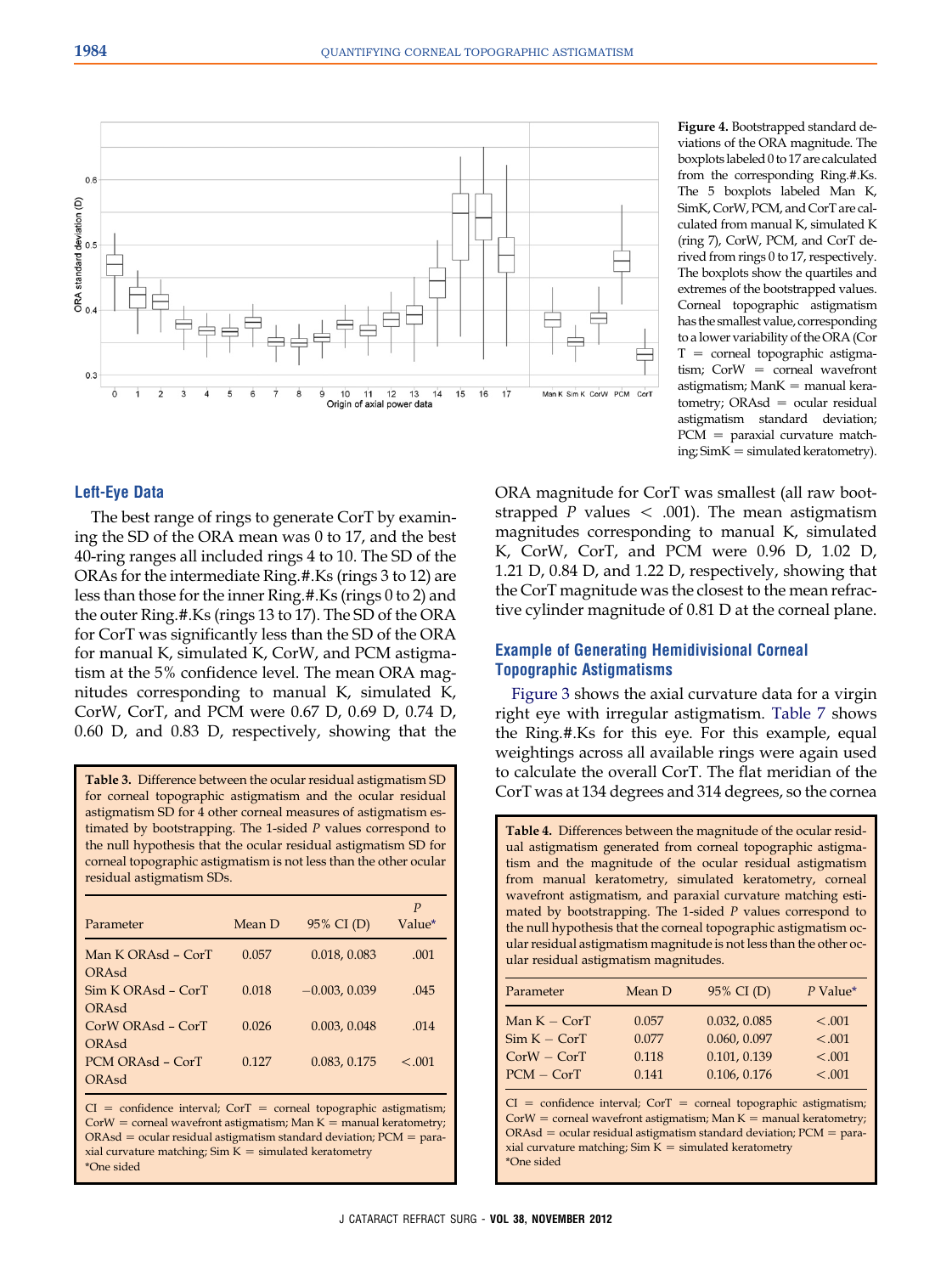<span id="page-7-0"></span>

| <b>Table 5.</b> Statistics for mean astigmatism and cylinder values. |                                               |            |  |  |
|----------------------------------------------------------------------|-----------------------------------------------|------------|--|--|
| Parameter                                                            | Mean Astigmatism<br>Magnitude<br>$(D) \pm SD$ | $P$ Value* |  |  |
| Refractive cylinder<br>at corneal plane                              | $0.78 + 0.76$                                 |            |  |  |
| Manual keratometry                                                   | $0.91 \pm 0.74$                               | $-.001$    |  |  |
| Simulated keratometry                                                | $0.98 \pm 0.69$                               | < 0.001    |  |  |
| Corneal wavefront                                                    | $1.06 \pm 0.75$                               | < 0.001    |  |  |
| Corneal topographic                                                  | $0.80 \pm 0.58$                               | < 0.001    |  |  |
| astigmatism                                                          |                                               |            |  |  |
| *One sided                                                           |                                               |            |  |  |

was divided there. Table 7 also shows the new hemidivisional Ring.#.Ks. The semimeridia are shown overlaid on the axial curvature data in [Figure 3](#page-4-0). The CorT semimeridia at 74 degrees and 197 degrees agreed with the simulated K semimeridia at 75 degrees and 193 degrees in this example. Note that the unreliable semi-Ring.#. $K_1$  values for rings 15 to 17 had a minimal impact on the hemidivisional CorT because of the Table 6. Differences between the mean magnitudes of corneal astigmatism and the mean magnitude of refractive cylinder at the corneal plane, as estimated by bootstrapping.

| Parameter                                                                                                                                                                          | Mean<br>Astigmatism<br>Magnitude (D) | 95% CI          |  |  |
|------------------------------------------------------------------------------------------------------------------------------------------------------------------------------------|--------------------------------------|-----------------|--|--|
| Man $K$ – refractive cylinder                                                                                                                                                      | 0.137                                | 0.087, 0.184    |  |  |
| $Sim K - refractive cylinder$                                                                                                                                                      | 0.201                                | 0.149, 0.251    |  |  |
| $CorW$ – refractive cylinder                                                                                                                                                       | 0.285                                | 0.233, 0.336    |  |  |
| $CorT$ – refractive cylinder                                                                                                                                                       | 0.018                                | $-0.030, 0.069$ |  |  |
| $CI = confidence$ interval; $CorT = corneal topographic$ astigmatism;<br>$CorW = corneal wavefront$ astigmatism; Man $K =$ manual keratometry;<br>$Sim K = simulated keratomicity$ |                                      |                 |  |  |

very small proportion of valid points in each semi-ring compared to the half cornea that CorT takes into account. This feature provided greater consistency with individual CorT values than the other individual measures.

[Figure 5](#page-8-0) shows the spherocylindrical fits to the corneal power data for the 2 hemidivisions. Note the division meridian is at 134 degrees and 314 degrees.

Table 7. Ring.#.K and hemidivisional Ring.#.K values corresponding to [Figure 4.](#page-6-0) The hemidivisional Ring.#.K semimeridia started out separated by about 180 degrees for ring 0 (see values marked with \* in table); however, this separation decreased with increasing ring number, until there was a separation of only 94 degrees for ring 12 (see values marked with  $\dagger$  in table).

|                | Proportion                      |                    | Ring.#.K                           |                    | Semi-Ring.#.K <sub>1</sub>             | Semi-Ring.#. $K2$ |                                        |
|----------------|---------------------------------|--------------------|------------------------------------|--------------------|----------------------------------------|-------------------|----------------------------------------|
| Ring           | of Valid<br><b>Measurements</b> | Astig<br>Power (D) | <b>Steep Meridian</b><br>(Degrees) | Astig<br>Power (D) | <b>Steep Semimeridian</b><br>(Degrees) | Cyl<br>Power (D)  | <b>Steep Semimeridian</b><br>(Degrees) |
| $\theta$       | 1.00                            | 0.56               | 42.6                               | 0.64               | $41.1*$                                | 0.50              | $224.5*$                               |
| $\mathbf{1}$   | 1.00                            | 0.46               | 41.7                               | 0.61               | 40.9                                   | 0.32              | 223.2                                  |
| $\overline{2}$ | 1.00                            | 0.50               | 41.0                               | 0.70               | 45.3                                   | 0.33              | 211.8                                  |
| 3              | 1.00                            | 0.48               | 41.3                               | 0.65               | 53.6                                   | 0.47              | 203.7                                  |
| $\overline{4}$ | 1.00                            | 0.47               | 51.1                               | 0.75               | 64.8                                   | 0.44              | 205.5                                  |
| 5              | 1.00                            | 0.40               | 51.7                               | 0.68               | 68.6                                   | 0.44              | 202.1                                  |
| 6              | 1.00                            | 0.46               | 54.2                               | 0.89               | 69.6                                   | 0.48              | 198.1                                  |
| 7              | 1.00                            | 0.42               | 58.8                               | 1.02               | 74.6                                   | 0.53              | 192.5                                  |
| 8              | 1.00                            | 0.40               | 62.6                               | 1.12               | 77.5                                   | 0.58              | 189.2                                  |
| 9              | 0.97                            | 0.39               | 65.8                               | 1.26               | 78.6                                   | 0.53              | 186.8                                  |
| 10             | 0.86                            | 0.14               | 60.2                               | 1.64               | 78.6                                   | 0.50              | 183.7                                  |
| 11             | 0.79                            | 0.07               | 66.2                               | 1.92               | 79.2                                   | 0.46              | 182.8                                  |
| 12             | 0.76                            | 0.12               | 69.1                               | 1.86               | $79.3^{\dagger}$                       | 0.30              | $173.6^{\dagger}$                      |
| 13             | 0.76                            | 0.17               | 83.3                               | 1.97               | 84.5                                   | 0.38              | 179.0                                  |
| 14             | 0.72                            | 0.31               | 47.2                               | 0.61               | 87.4                                   | 0.78              | 190.6                                  |
| 15             | 0.71                            | 0.26               | 66.8                               | 1.87               | 334.3                                  | 0.95              | 196.4                                  |
| 16             | 0.60                            | 0.70               | 46.1                               | 4.02               | 81.1                                   | 0.95              | 192.7                                  |
| 17             | 0.49                            | 0.96               | 44.6                               | 1.29               | 71.8                                   | 1.13              | 196.6                                  |
| 18             | 0.39                            | 1.16               | 18.2                               |                    |                                        | 1.16              | 198.2                                  |
| 19             | 0.38                            | 1.20               | 17.2                               |                    |                                        | 1.20              | 197.2                                  |
| 20             | 0.37                            | 1.30               | 19.9                               |                    |                                        | 1.30              | 199.9                                  |
| 21             | 0.32                            | 1.14               | 18.5                               |                    |                                        | 1.14              | 198.5                                  |
| CorT           |                                 | 0.40               | 44.2                               | 0.94               | 74.4                                   | 0.54              | 196.7                                  |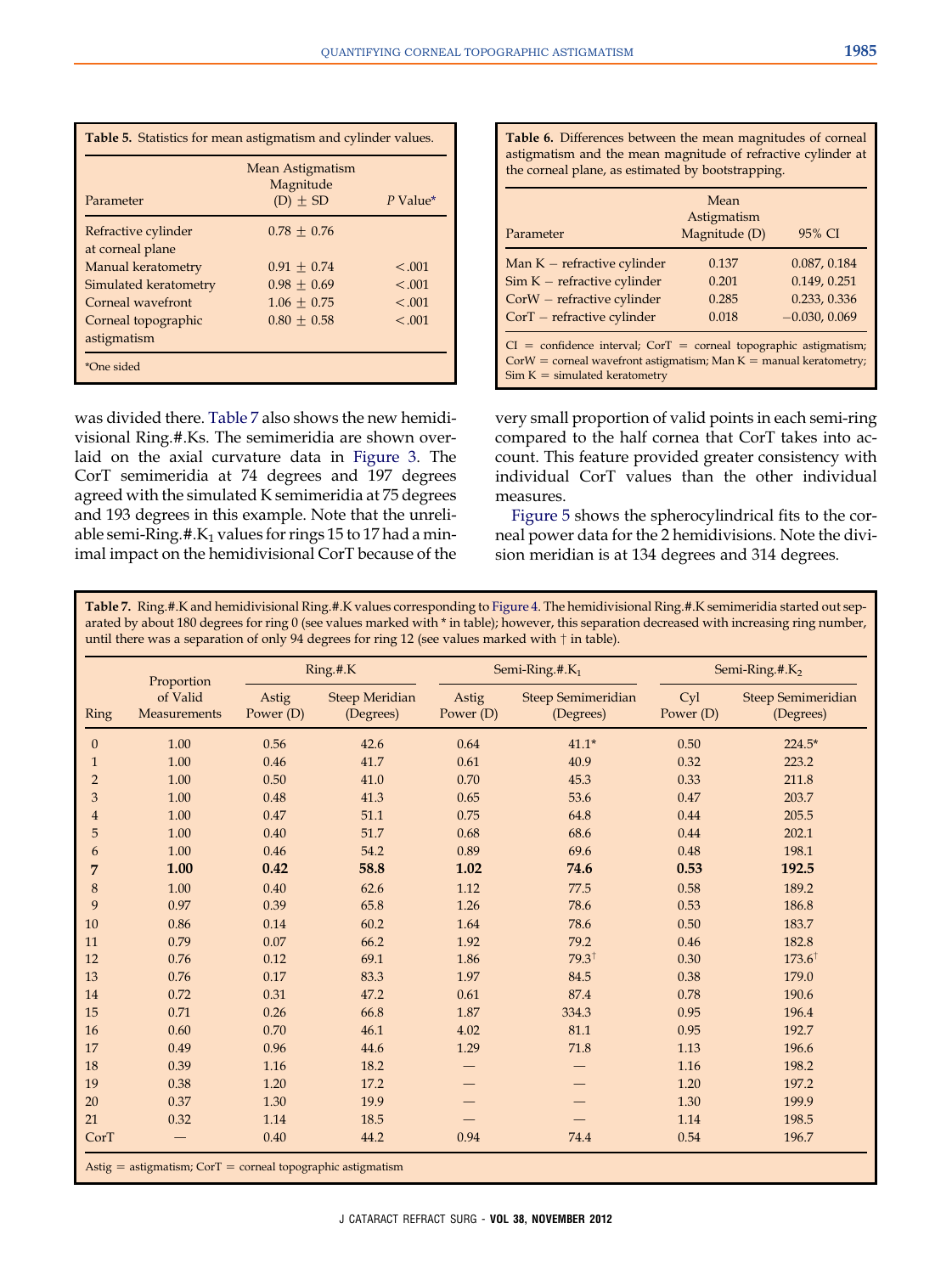#### <span id="page-8-0"></span>**DISCUSSION**

Computer-assisted videokeratography provides multiple concentric Placido rings, most of which currently do not contribute to quantifying corneal astigmatism as displayed on simulated K. The combination of the astigmatism values from the majority of Placido rings enables the derivation of a value (CorT) that is more representative of the whole cornea by its closer correlation to the manifest refractive cylinder than using parameters derived from manual K, simulated K from the 3.0 mm zone alone, or corneal wavefront. [Figure 4](#page-6-0) shows that CorT having the smallest variability of the ORA compared with other measures of corneal astigmatism which include manual K, simulated K, CorW, and PCM ( $P < .05$  in all cases, [Table 3](#page-6-0)).

Furthermore, the mean ORA magnitude for CorT was significantly the smallest compared with the 3 other corneal parameters, which reinforces that corneal astigmatism as quantified using CorT matches the manifest refractive cylinder closer in magnitude and orientation than the other measures of corneal astigmatism, as shown in Tables [3](#page-6-0) through [6](#page-7-0). Note that the raw data in [Table 6](#page-7-0) of the difference between the mean CorT magnitude and the mean refractive cylinder magnitude is significantly lower than the other 3 corneal astigmatism measures, which is consistent with ORA magnitude and the SD of the ORA being lowest using CorT, which also incorporate meridian values. These key findings reinforce the premise that CorT is an accurate representation of corneal astigmatism when manifest refractive cylinder is the benchmark for assessing the overall astigmatism in the eye.

Manifest refractive cylinder is measured in 0.25 D steps and involves rounding to the nearest lowest step. However, all measures of corneal astigmatism we refer to here are consistently compared with the same manifest refractive cylinder at the corneal plane. Ultimately, it is the manifest refraction that is used as the benchmark in prescribing spectacles and performing excimer laser surgery and, in some cases, in post-incisional surgery.

The method described of calculating CorT with its comprehensive vectorial inclusion of ring data provides additional safety and accuracy in assessing the suitability of patients for corneal astigmatic surgery, including excimer laser surgery, because it is based on multiple data points of the whole cornea, lessening the impact of any single outlier, whatever its cause. In any case, when the ORA may be significant, the treatment paradigm can be adjusted to combine the corneal astigmatism into the refractive treatment plan when performing corneal surgery with the technique of vec-tor planning.<sup>3, 8-[10,15](#page-10-0)-17</sup> Clinical studies involving excimer laser treatment are required to reinforce the CorT findings presented in this paper.



Figure 5. Spherocylindrical fits to corneal power data divided into hemidivisions. The division meridian is at 134 and 314 degrees. Open circles are data, the continuous line is the superior hemidivision spherocylindrical fit (1.02 D @ 74.6, ring no.7, [Table 7\)](#page-7-0) and the dashed line is the inferior hemidivision spherocylindrical fit (0.53 D @ 192.5, ring no. 7, [Table 7](#page-7-0)).

The general concept of including the measured axial power across a larger range than a single ring to derive a measure of corneal astigmatism was suggested previously by Maloney et al., $^{18}$  who described a different corneal measure as represented by a spherocylindrical fit of a single contact lens in the central 4.0 mm zone (equivalent to being across several rings 0 to 7 and not individual rings, as in the technique described here). Their justification for choosing this region was to limit the corneal contribution to a central area matching a nominal pupil with a diameter of 4.0 mm. Our results show that using corneal astigmatism values derived from a broader diameter acquisition area, the axial power data correspond well to manifest refractive cylinder. The large SD of the ORAs of the innermost rings (rings 0 to 1, [Figure 4\)](#page-6-0) may reflect the sensitivity of these Ring.#.K to misalignment between the visual axis and the corneal apex; here, a large misalignment may lead to an unreliable Ring.#.K because the mismatch between the raw data and the spherocylindrical fit is relatively large compared with other regions of the cornea. This implies that the central scotoma inherently present in many videokeratographs may not reduce the effectiveness of the videokeratograph in measuring overall corneal astigmatic power accurately. The large SD of the ORAs of the outermost rings (rings 14 and higher, [Figure 4\)](#page-6-0) is probably caused by loss of data due to the eyelids and distortion of the Placido ring images due to the eyelashes and tear film at the lid margins.

We have performed preliminary investigations into using various weightings for different rings. We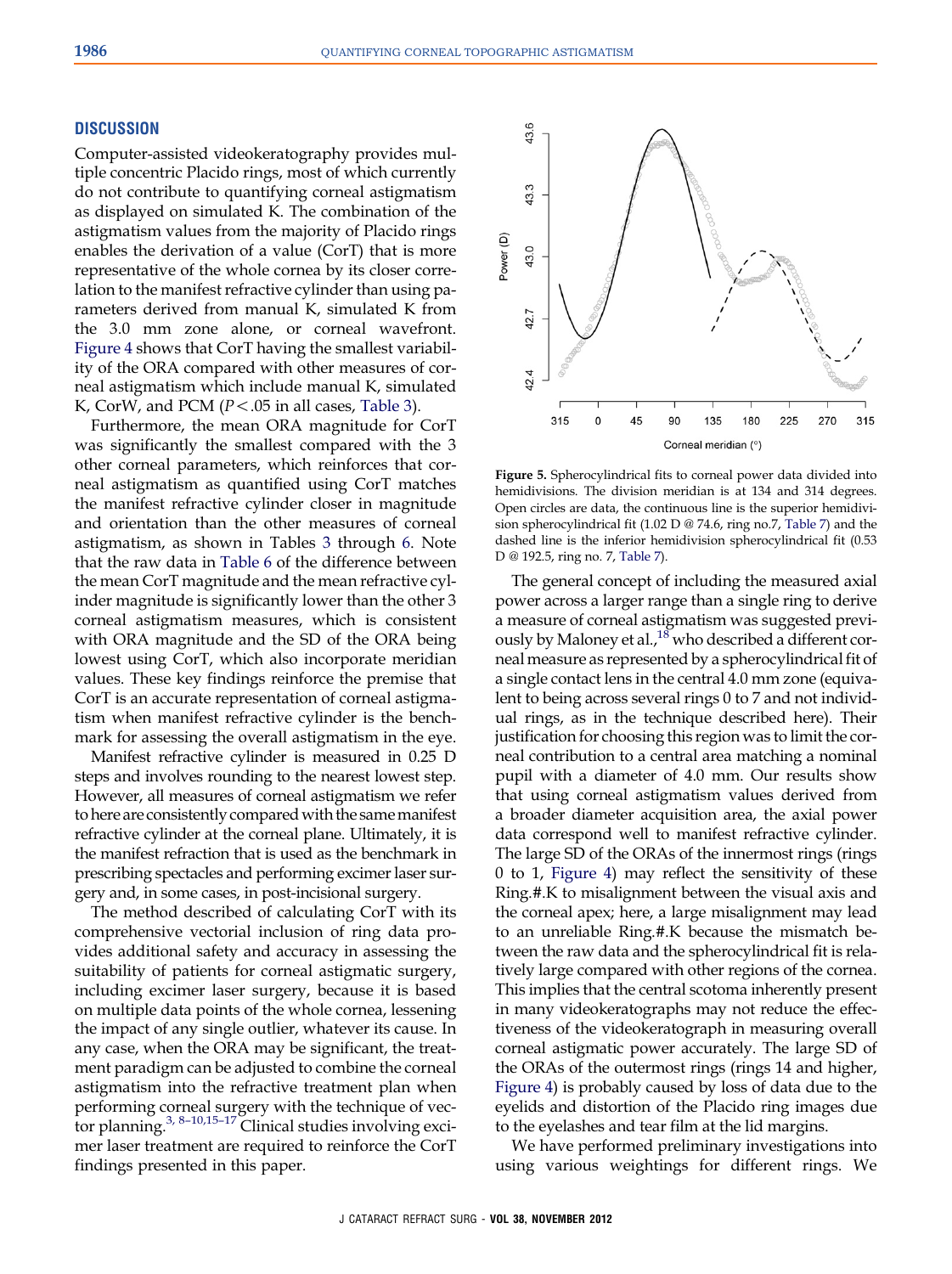implemented the BFGS method of nonlinear optimization (Broyden-Fletcher-Goldfarb-Shanno) with box constraints, which singled out arbitrary rings and gave them a large weighting, while other adjacent rings were allocated a weighting near zero. This is an artifact caused by the large amount of similarity between the Ring.#.Ks of neighboring rings, leading to degeneracy in the optimization. We consider that weightings for calculating CorT are unstable across different eyes for 2 reasons. First, a specific ring measures a different part of the cornea on a flat cornea compared with a steep cornea. Second, local irregularities are likely to invalidate individual Ring.#.Ks, but not all Ring.#.Ks. Therefore, we advise caution when determining individual ring weightings.

In our sample data, we restricted ourselves to virgin astigmatic eyes. Holladay et al. $19$  have discussed the shortfalls of estimating corneal axial power from front corneal surface shape after corneal refractive surgery and recommend accounting for the effect of the surgery on the power of the back corneal surface. However, they too were confronted with the problem of selecting an appropriate region of the cornea to use and chose to find the "optimal sample zone diameter that yielded the best correlation with equivalent K reading." Here, we suggest that the postoperative manifest refraction and the corneal plane refractive cylinder value can be used as an alternative to the equivalent K reading. A method similar to that described in this paper can also be applied to the corrected axial power measurements measured via Scheimpflug imaging to find an appropriate corneal zone that best matches the postoperative manifest refractive cylinder.

One benefit of using CorT is that the resulting ORA magnitude is lower than that produced by using alternative corneal measures of manual K, simulated K, CorW, and PCM astigmatism. This may indicate that estimates of ORA are commonly larger than should normally prevail because these 3 other measures of corneal astigmatism do not consistently represent the corneal astigmatism that is actually perceived across wider regions of the cornea. However, even when using CorT with the manifest refractive cylinder, there is still the prevailing occurrence of outlying eyes that have larger ORA magnitudes than desirable. Magnitudes above 1.00 D may limit the acceptable outcome achievable in correct-ing astigmatism<sup>[1](#page-10-0)</sup> using refractive parameters alone. For this reason, the surgeon may decide not to treat an eye, treat spherical equivalent only, or to use vector planning where corneal and refractive parameters are combined and treat the existing astigmatism to optimize and maximally reduce the resultant amount of corneal astigmatism remaining in such cases $1,3,8-10,15-17$  $1,3,8-10,15-17$  $1,3,8-10,15-17$  while avoiding potentially unsatisfactory outcomes.<sup>20,A</sup> This technique

of combining corneal and refractive parameters has potential for improving outcomes of astigmatism treat-ments for wider adoption in the future.<sup>[21,B](#page-10-0)</sup> Patients with high ORA amounts can be counseled before surgery that expectations for a complete correction of their existing spherocylindrical refractive error may have to be lowered to realistic levels.

Vector summation of multiple astigmatism ring K values obtained from Placido rings for each hemidivision reduces the singular effect of any aberrant measurement, whether it be an artifactual or actual outlier. Such outliers might be expected from an automated measurement process, such as computerassisted videokeratography.

Knowledge of whole-of-cornea and hemidivisional astigmatism values can lead to greater consistency in corneal astigmatism outcomes. The derived hemidivisional values can also be used to calculate the TD of the cornea for standardized measures of corneal irregularity across topographers for which assessment of irregularity commonly differ. Treatments that might include corneal parameters for the whole cornea or each hemidivision can rely on guidance from parameters, such as CorT, that have less variability than are currently clinically available. This provides an opportunity to further improve overall visual outcome quality in the routine laser vision correction process.

In conclusion, we describe a new method of quantifying corneal astigmatism, termed CorT, that corresponds well to manifest refractive cylinder which quantifies the total refractive cylinder of the eye including any cerebral processing. When compared based on the range of the ORA magnitude across many eyes, the standard deviation of these magnitudes and the mean difference between corneal and refractive astigmatism values show that CorT aligns significantly more favorably with manifest refractive cylinder than the 4 other commonly used measures of corneal astigmatism; that is, manual K, simulated K, CorW, and PCM. We also describe a consistent way of generating 2 hemidivisional CorT values for a cornea to allow the astigmatism of the cornea to be considered separately for the 2 hemidivisions and for the whole cornea when the 2 are summated. These 2 hemidivisional CorT values allow us to derive a value for the TD, a vectorial measure of corneal irregularity, which when the 2 are summated provide a precise representation of the whole cornea (CorT). Corneal topographic astigmatism, ORA, and TD can be used in the decision-making and consent process as fundamental preoperative parameters to help the surgeon achieve a positive visual outcome when assessing corneal astigmatic parameters for surgery.